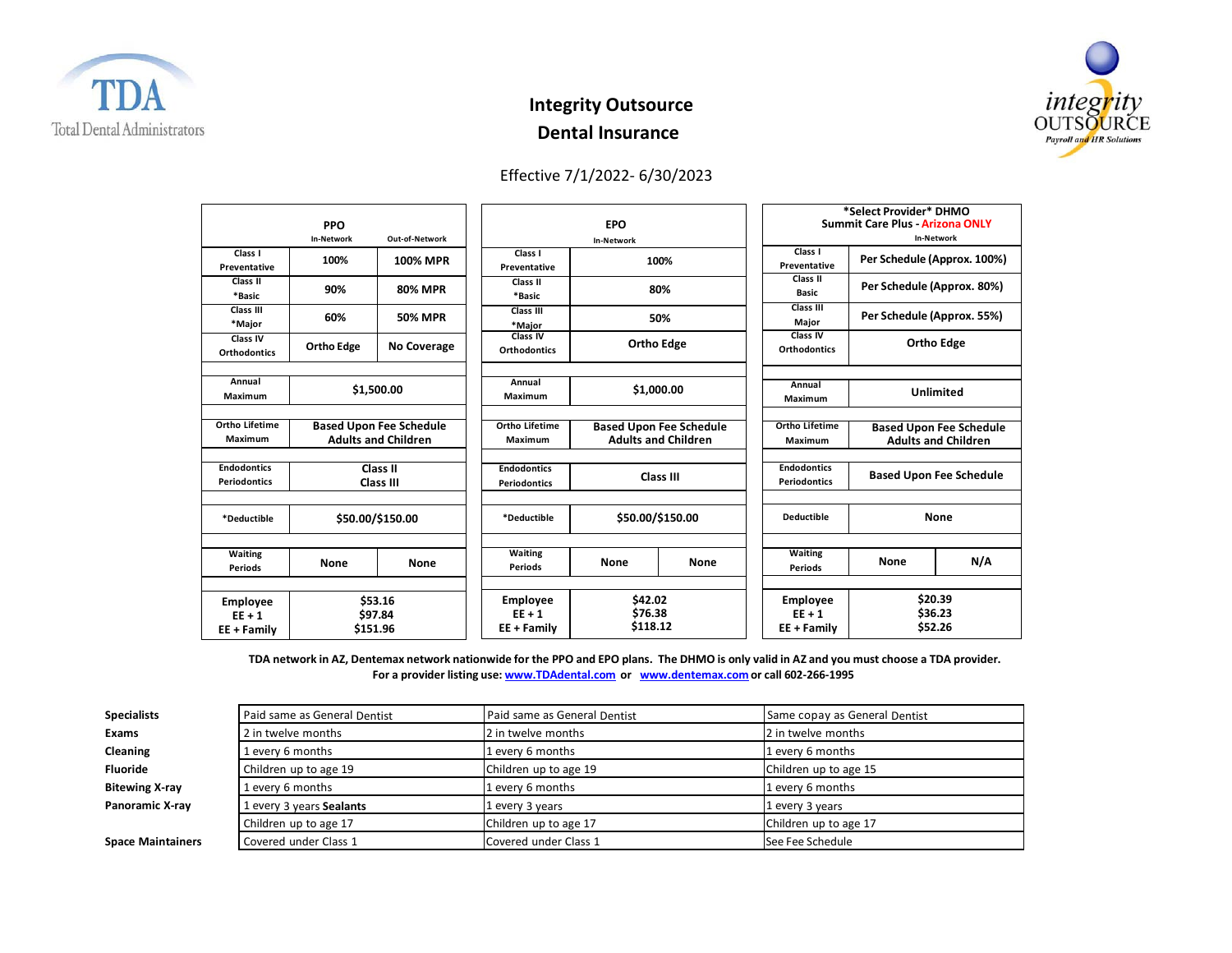

| New Employee<br>$\Box$ Add/Delete Dep.<br>$\Box$ Open Enrollment<br>Rehire                                                                                                                                                                                                                                                                                                                                                                                                 |                                   | <b>Transfer from DHMO</b><br><b>Address/Name Change</b> | <b>Cancel Coverage</b><br>$\perp$                                                   | Loss of Other Coverage Transfer from PPO | COBRA Enrollment                     |  |
|----------------------------------------------------------------------------------------------------------------------------------------------------------------------------------------------------------------------------------------------------------------------------------------------------------------------------------------------------------------------------------------------------------------------------------------------------------------------------|-----------------------------------|---------------------------------------------------------|-------------------------------------------------------------------------------------|------------------------------------------|--------------------------------------|--|
| Name of Employer:                                                                                                                                                                                                                                                                                                                                                                                                                                                          | <b>Group Numbers:</b><br>Divison: |                                                         |                                                                                     |                                          |                                      |  |
| <b>Integrity Outsource, LLC</b>                                                                                                                                                                                                                                                                                                                                                                                                                                            | 2267AZH2651250/EHA-AZH26991       |                                                         |                                                                                     |                                          |                                      |  |
| <b>Plan Types:</b>                                                                                                                                                                                                                                                                                                                                                                                                                                                         |                                   |                                                         |                                                                                     |                                          |                                      |  |
| <b>DHMO</b> Dental Plan #<br><b>Dental Office Selected</b>                                                                                                                                                                                                                                                                                                                                                                                                                 | <b>EPO Dental Plan</b>            |                                                         | <b>PPO Dental Plan</b>                                                              |                                          |                                      |  |
| <b>Social Security Number:</b>                                                                                                                                                                                                                                                                                                                                                                                                                                             |                                   | <b>Effective Date</b>                                   |                                                                                     | <b>Date Employed Full Time</b>           | <b>Hours Worked</b>                  |  |
|                                                                                                                                                                                                                                                                                                                                                                                                                                                                            |                                   | Mo / Day / Year                                         |                                                                                     | Month / Day / Year                       | Per Week                             |  |
| <b>First Name:</b><br><b>Last Name:</b>                                                                                                                                                                                                                                                                                                                                                                                                                                    |                                   | MI:                                                     |                                                                                     | <b>Date of Birth</b>                     | Sex: Male                            |  |
|                                                                                                                                                                                                                                                                                                                                                                                                                                                                            |                                   |                                                         |                                                                                     | Month / Day / Year                       | Female <b>F</b>                      |  |
| <b>Home Address:</b>                                                                                                                                                                                                                                                                                                                                                                                                                                                       |                                   |                                                         | <b>Coverage Requested:</b>                                                          |                                          |                                      |  |
|                                                                                                                                                                                                                                                                                                                                                                                                                                                                            |                                   |                                                         |                                                                                     |                                          |                                      |  |
| <b>Apartment #</b>                                                                                                                                                                                                                                                                                                                                                                                                                                                         |                                   |                                                         | <b>Employee Only</b>                                                                |                                          |                                      |  |
|                                                                                                                                                                                                                                                                                                                                                                                                                                                                            |                                   |                                                         | <b>Employee + 1 Dependent</b>                                                       |                                          |                                      |  |
|                                                                                                                                                                                                                                                                                                                                                                                                                                                                            |                                   |                                                         | Family                                                                              |                                          |                                      |  |
| Do you have other Dental Coverage? If yes, Carrier:                                                                                                                                                                                                                                                                                                                                                                                                                        |                                   |                                                         |                                                                                     |                                          |                                      |  |
| <b>Complete for Dependent Coverage:</b>                                                                                                                                                                                                                                                                                                                                                                                                                                    |                                   |                                                         | Do any of your dependents have other dental coverage?<br>If yes, list Carrier below |                                          |                                      |  |
| <b>Spouse Name-Last:</b><br>First:                                                                                                                                                                                                                                                                                                                                                                                                                                         |                                   | MI:                                                     | Date of Birth:                                                                      |                                          | <b>Name of Other Dental Carrier:</b> |  |
|                                                                                                                                                                                                                                                                                                                                                                                                                                                                            |                                   | Sex:                                                    | $\prime$<br>$\prime$                                                                |                                          |                                      |  |
| $C 1$ .<br>$\mathbf H$                                                                                                                                                                                                                                                                                                                                                                                                                                                     |                                   |                                                         | $\prime$                                                                            |                                          |                                      |  |
| $\mathbf I$                                                                                                                                                                                                                                                                                                                                                                                                                                                                |                                   |                                                         | $\prime$                                                                            |                                          |                                      |  |
| 3.<br>$\mathbf{L}$<br>D<br>4.                                                                                                                                                                                                                                                                                                                                                                                                                                              |                                   |                                                         |                                                                                     |                                          |                                      |  |
| $\bf{R}$<br>5.                                                                                                                                                                                                                                                                                                                                                                                                                                                             |                                   |                                                         |                                                                                     |                                          |                                      |  |
| E<br>6.                                                                                                                                                                                                                                                                                                                                                                                                                                                                    |                                   |                                                         | $\prime$                                                                            |                                          |                                      |  |
| N<br>I ELECT THE DENTAL COVERAGE selected for which I am eligible. If any contribution from me is necessary to pay part of the cost of<br>insurance, I authorize my employer to deduct the contribution from my wages. I hereby apply for enrollment and agree to remain in the Plan a minimum of one<br>year, authorize the release of any information relating to dental care received under the Plan, and to all terms and conditions set forth in the Group Agreement. |                                   |                                                         |                                                                                     |                                          |                                      |  |
| <b>Employee Signature:</b><br>Date:                                                                                                                                                                                                                                                                                                                                                                                                                                        |                                   |                                                         |                                                                                     |                                          |                                      |  |
| REFUSAL OF GROUP DENTAL COVERAGE: I have been offered this insurance coverage and decline to purchase<br>it at this time. I understand that in the event I desire such insurance at a later date, I will be required to furnish evidence of<br>insurability at my own expense, and the company will have the right to refuse any request.<br><b>Employee Signature:</b><br>Date:                                                                                           |                                   |                                                         |                                                                                     |                                          |                                      |  |
|                                                                                                                                                                                                                                                                                                                                                                                                                                                                            |                                   |                                                         |                                                                                     |                                          |                                      |  |

**TOTAL DENTAL ADMINISTRATORS, INC. 2111 E. Highland Avenue, Suite 250, Phoenix, AZ 85016 Phone (602) 266-1995 Facsimile (602) 266-1948 www.TDADental.com customerservice@TDAdental.com eforms@TDAdental.com**